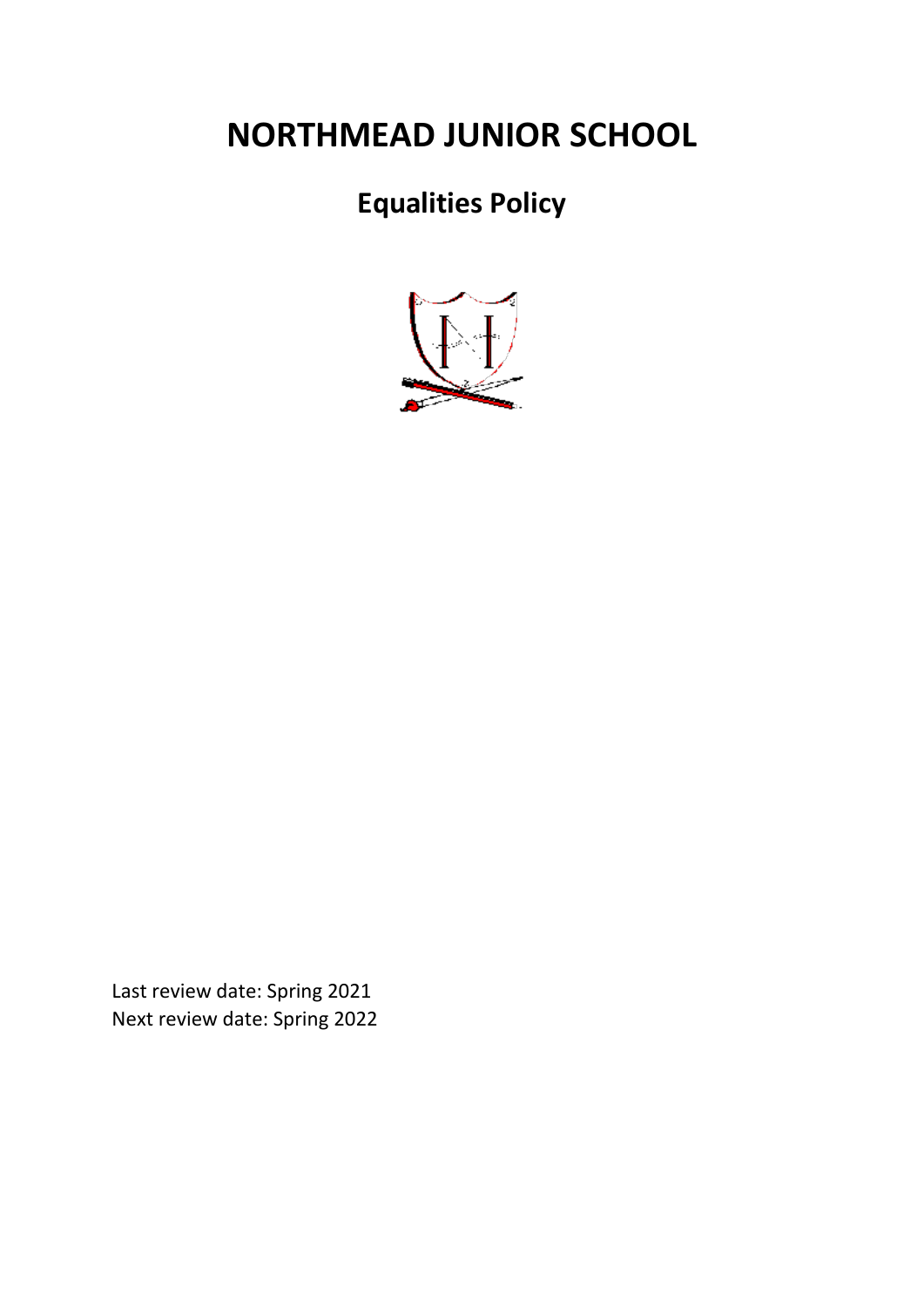# **INTRODUCTION**

Northmead Junior School is an inclusive school where we focus on the well-being and progress of every child and where all members of our community are of equal worth. We believe that the Equality Act provides a framework to support our commitment to valuing diversity, tackling discrimination, promoting equality and fostering good relationships between people. It also ensures that we continue to tackle issues of disadvantage and underachievement of different groups.

We recognise that these duties reflect international human rights standards as expressed in the UN Convention on the Rights of the Child, the UN Convention on the Rights of People with Disabilities, and the Human Rights Act 1998.

### **APPROACH**

Our approach to equality is based on the following 7 key principles:

- 1- **All learners are of equal value**. Whether or not they are disabled, whatever their ethnicity, culture, national origin or national status, whatever their gender and gender identity, whatever their religious or non-religious affiliation or faith background and whatever their sexual orientation.
- 2- **We recognize, respect and value difference and understand that diversity is a strength**. We take account of differences and strive to remove barriers and disadvantages which people may face, in relation to disability, ethnicity, gender, religion, belief or faith and sexual orientation. We believe that diversity is a strength, which should be respected and celebrated by all those who learn, teach and visit here.
- 3- **We foster positive attitudes and relationships**. We actively promote positive attitudes and mutual respect between groups and communities different from each other.
- 4- **We foster a shared sense of cohesion and belonging**. We want all members of our school community to feel a sense of belonging with the school and wider community and to feel that they are respected and able to participate fully in school life.
- 5- **We observe good equalities practice for our staff**. We ensure that policies and procedures benefit all employees and potential employees in all aspects of their work, including in recruitment and promotion, and in continuing professional development.
- 6- **We have the highest expectations of all our children**. We expect that all pupils can make good progress and achieve to their highest potential.
- 7- **We work to raise standards for all pupils, but especially the most vulnerable**. We believe that improving the quality of education for the most vulnerable groups of pupils raises standards across the whole school.

#### **THE EQUALITY ACT 2010**

The Equality Act 2010 was introduced to ensure protection from discrimination, harassment and victimisation on the grounds of specific characteristics (referred to as protected characteristics). This means that schools cannot discriminate against pupils or treat them less favourably because of their sex (gender), race, disability, religion or belief, gender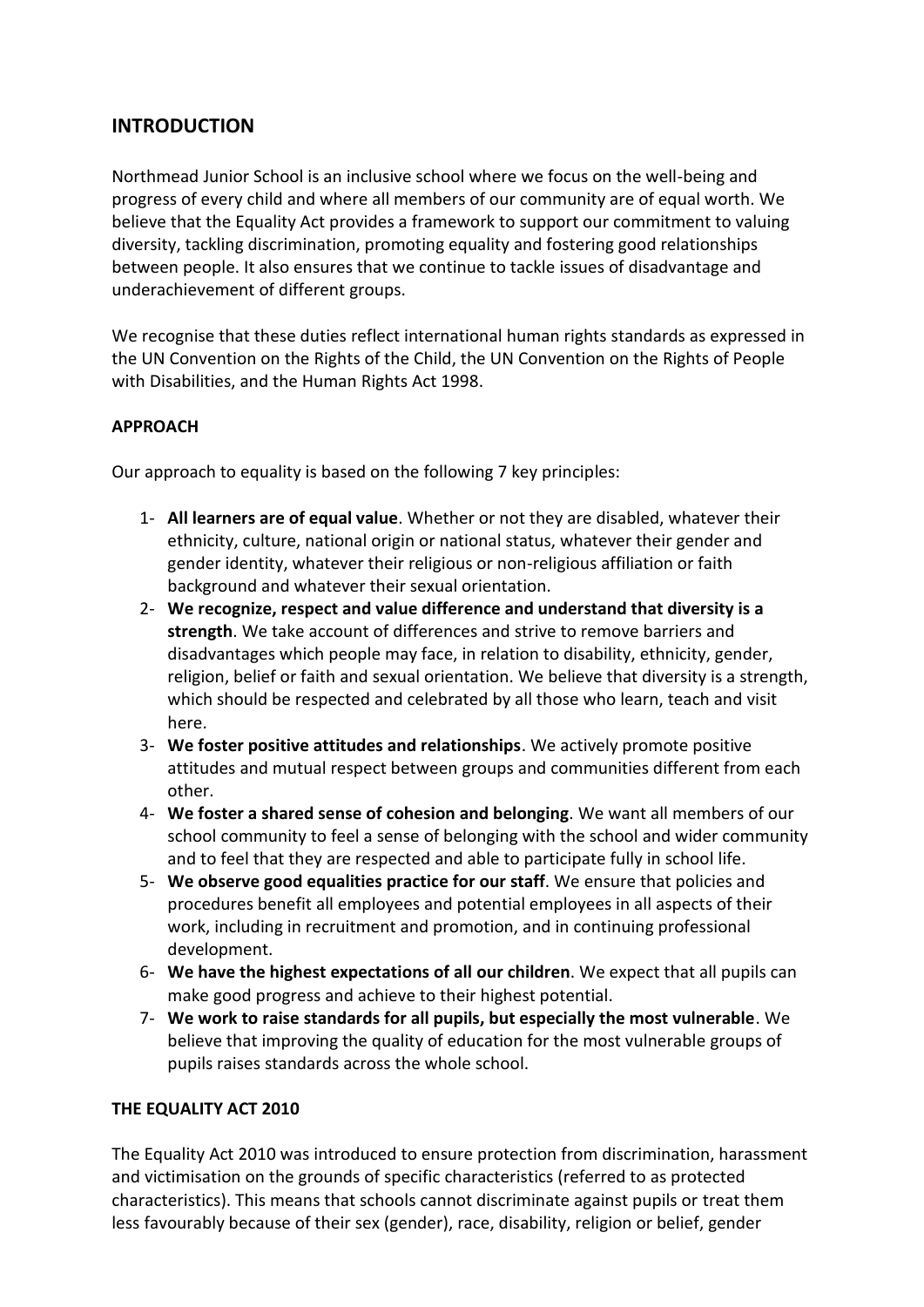reassignment, sexual orientation or pregnancy or maternity. Age and marriage and civil partnership are also "protected characteristics" but are not part of the school provisions related to pupils. The Act requires all public organisations, including schools to comply with the Public Sector Equality Duty and two specific duties.

#### **THE PUBLIC SECTOR EQUALITY DUTY OR "GENERAL DUTY"**

This requires all public organisations, including schools to

- Eliminate unlawful discrimination, harassment and victimisation
- Advance equality of opportunity between different groups
- Foster good relations between different groups

#### **Two "specific duties"**

This requires all public organisations, including schools to

- 1. Publish information to show compliance with the Equality Duty by  $6<sup>th</sup>$  April 2012.
- 2. Publish Equality objectives at least every 4 years which are specific and measurable.

This policy describe how the school is meeting these statutory duties and is I line with national guidance. It includes information about how the school is complying with the Public Sector Equality Duty and also provides guidance to staff and outside visitors about our approach to promoting equality.

#### **Eliminating Discrimination, Harassment, and Victimisation**

- We take account of equality issues in relation to admissions an exclusions; the way we provide education for our pupils and the way we provide access for pupils to facilities and services.
- We are aware of the Reasonable Adjustment duty for disabled pupils designed to enhance access and participation to the level of non-disabled pupils and stop disabled children being placed at a disadvantage compared to their non-disabled peers.
- The Headteacher ensures that all appointment panels give due regards to this policy so that no one is discriminated against when it comes to employment, promotion or training opportunities.
- We ensure that those who are affected by a policy or activity are consulted and involved in the design of new policies, and in the review of existing ones.
- We take seriously the need to consider the equality implications when we develop, adapt, and review any policy or procedure and whenever we make significant decisions about the day-to-day life of the school.
- We make a record of each specific equality consideration and this is available for review if required.
- We actively promote equality and diversity through the curriculum and by creating an environment which champions respect for all.
- Our admissions arrangements are fair and transparent, and we do not discriminate against pupils by treating them less favourably on the grounds of their sex, race, disability, religion or belief, sexual orientation, gender reassignment, pregnancy or maternity.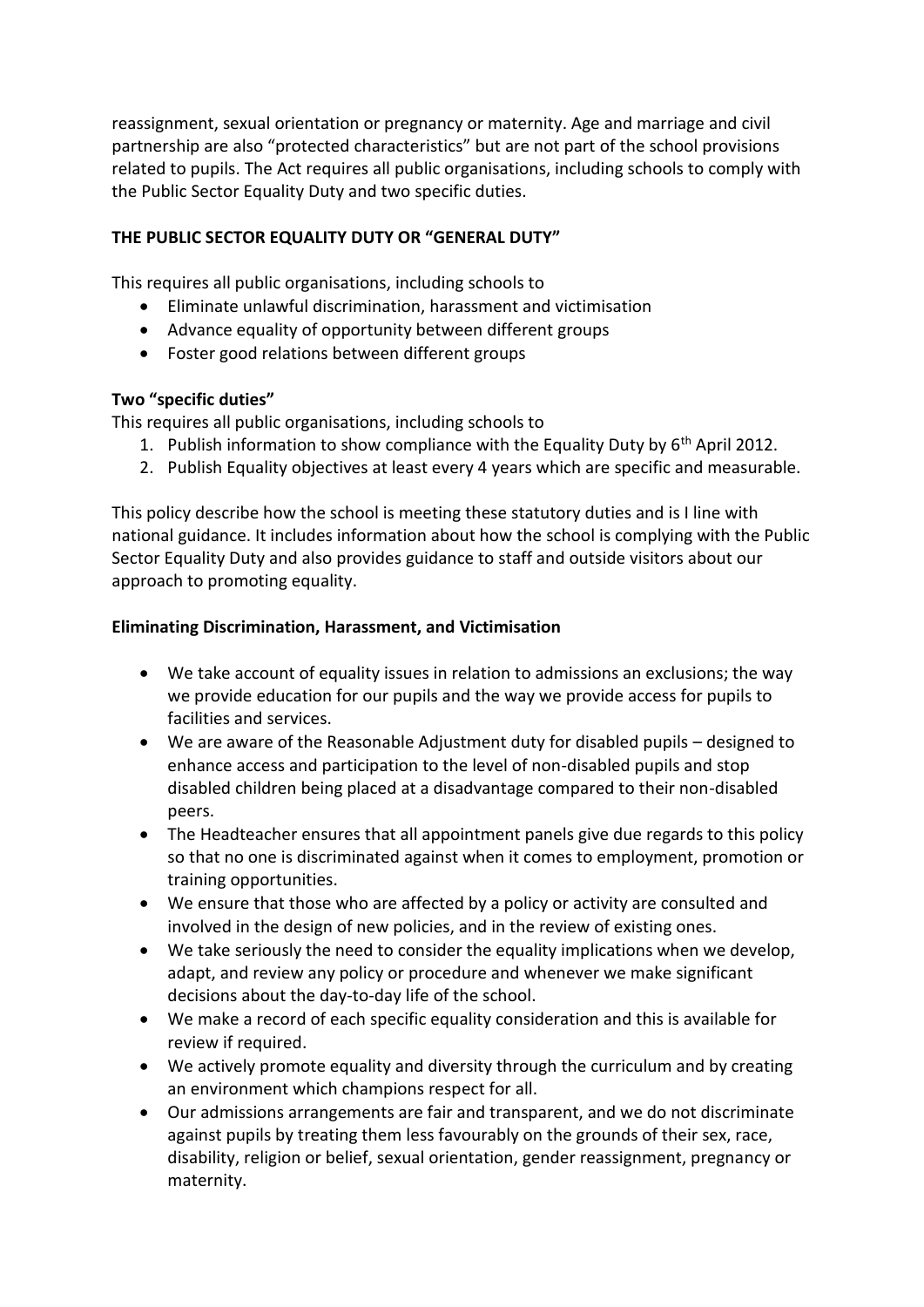# **Addressing prejudice and prejudice-based bullying**

The school challenges all forms of prejudice and prejudice-based bullying, which stand in the way of fulfilling our commitment to inclusion and equality:

- Prejudices around disability and special education needs.
- Prejudices around race, religion or belief, for example anti-Semitism and Islamophobia, Travellers, migrants, refugees and people seeking asylum.
- Prejudices around gender and sexual orientation, including homophobic and transphobic attitudes.

We treat all bullying incidents equally seriously. We keep a record of different prejudicerelated incidents and provide a report to the governors about the numbers, types and seriousness of prejudice-related incidents at our school and how we dealt with them. We review this data termly and take action to reduce incidents.

#### **What we are doing to advance equality of opportunity between different groups**

- We know the needs of our school population very well and collect and analyse data in order to inform our planning and identify targets to achieve improvements.
- We have procedures, working partnership with parents and carers, to identify children who have a disability through our pupil admissions strategies.
- We collect data and monitor progress and outcomes of different groups of pupils and use this data to support school improvement.
- We take action to close any gaps, for example, for those making slow progress in acquiring age appropriate literacy and number skills.
- We are also implementing an Accessibility Plan designed to:
	- Increase the extent to which pupils with disability can participate in the curriculum; improve the physical environment.
	- Improve the availability of accessible information to disabled pupils.
- We will take positive and proportionate action to address the disadvantage faced by particular groups of pupils with particular protected characteristics, such as disadvantaged pupils and children receiving the service funding.

#### **What we are doing to foster good relations**

- We prepare our pupils for life in a diverse society and ensure that there are activities across the curriculum that promotes the spiritual, moral, social and cultural development of our pupils.
- We teach about difference and diversity and the impact of stereotyping, prejudice and discrimination through PSHE and citizenship and across the curriculum.
- We use materials and resources that reflect the diversity of the school, population and local community in terms of race, gender, sexual identity and disability, avoiding stereotyping.
- We promote the whole school ethos and values that challenge prejudice based discriminatory language, attitudes and behaviour.
- We provide opportunities for pupils to appreciate their own culture and celebrate the diversity of other cultures.
- We include the contribution of different cultures to world history and that promote positive images of people.